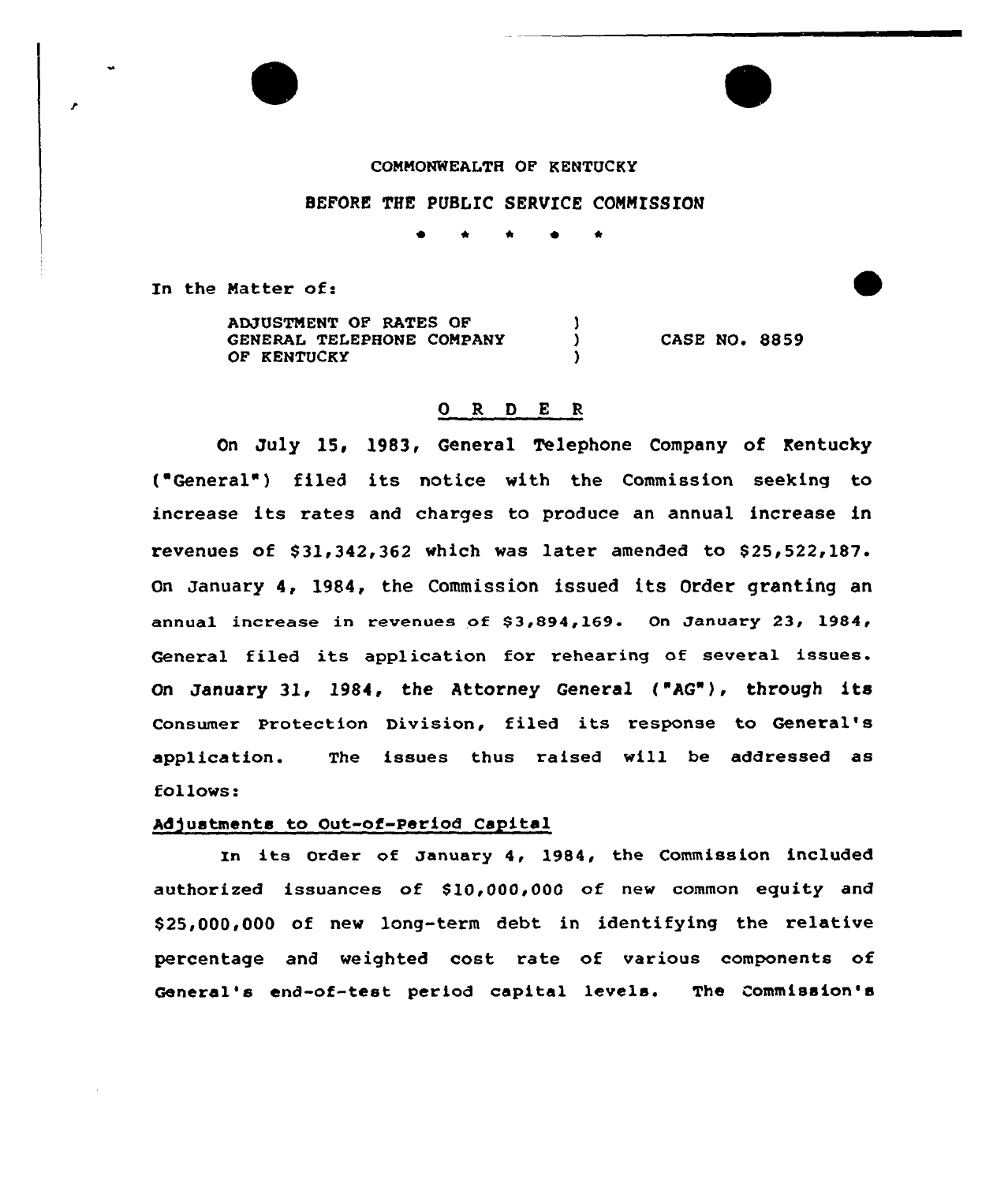finding that the new equity and long-term debt were known and measurable related anly to the issuance of the above items, which required prior approval from this Commission, and not to the prospective impact that such issuances may have on General' operations. The Commission has traditionally limited tor ratemaking purposes a utility's investment in either plant in service or capital to the end-of-period levels already being experienced by the utility. To include out-of-period adjustments which do not reflect the effects of the proposed adjustment on local service revenues, expenses and changes in productivity would violate the matching concept and in addition would not meet the Commission's criterion of being known and measurable for determining revenue requirements since projected effects on revenues, expenses and changes in productivity would be speculative and the inclusion of such out-of-period adjustments could result in the utility being permitted the ability to achieve earnings in excess of the return found to be fair, just and reasonable by the Commission. Therefore, General's request for rehearing on this issue shauld be denied.

### Man-Utility Investment

General stated in its application that the Commission's treatment of non-utility investment was not consistent with the Commission's accounting procedures required in Case No. 8258, Application of General Telephone of Kentucky for an order Implementing a Direct Sales Program Relating to its Single Line

$$
-2-
$$

 $\frac{1}{2}$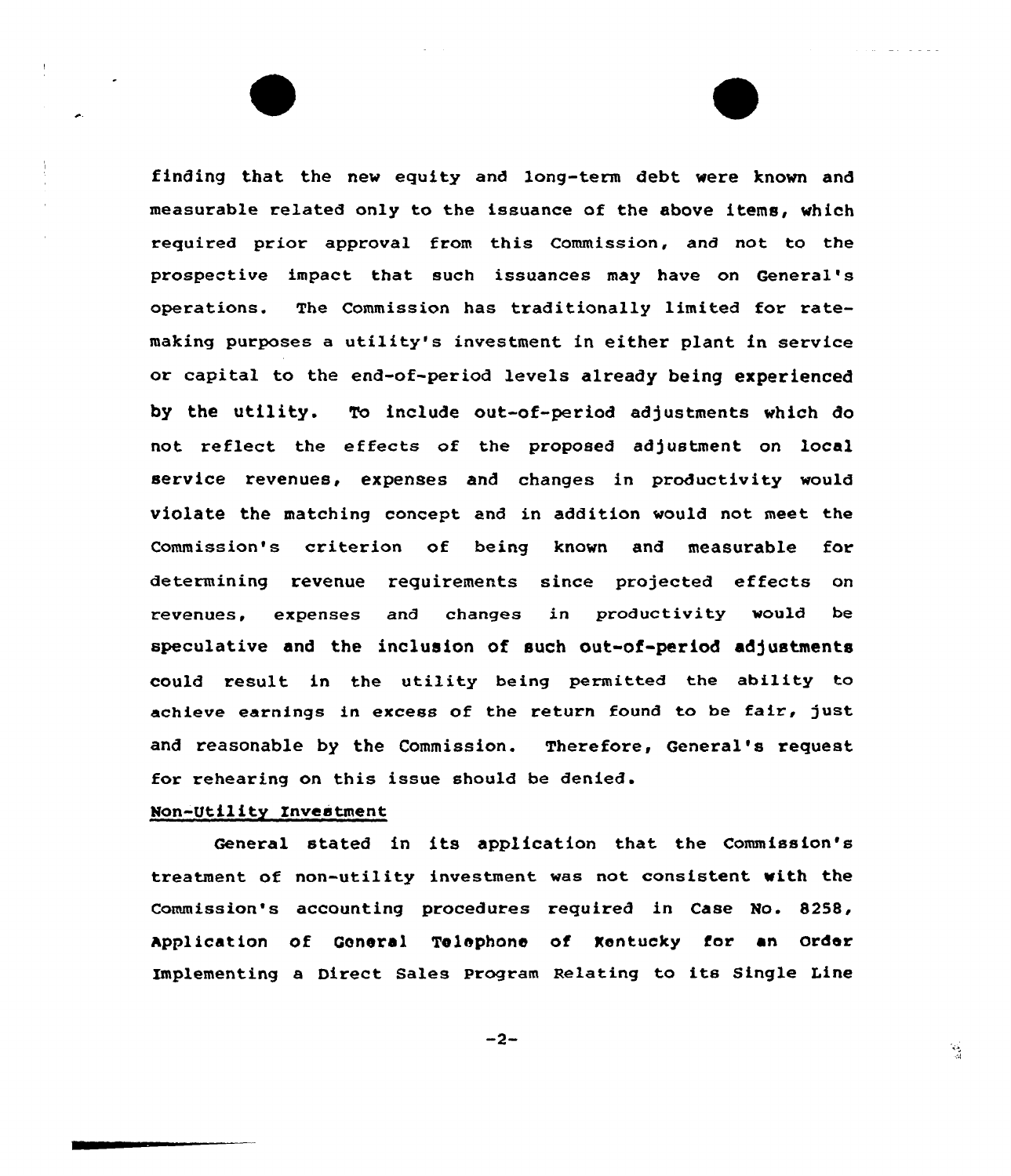Telephone Instruments. The Commission upon reconsideration of this issue has determined that a formal rehearing vill not be required; however, the Commission will allow General to file test period financial data to verify the inclusion of any carrying charges on non-utility investment accounted for above the line in miscellaneous revenues. This data should contain as a minimum a thorough breakdown of miscellaneous revenues by component and the calculation of any carrying charges on non-utility investment included in miscellaneous revenues.

#### Out-Of-Period Additions to Plant in Service

General stated in its petition for rehearing that the contracted out-of-period additions to plant in service vere known and measurable at the time the Commission's Order vas entered and that the associated revenues vere readily determinable by the Commission.

The Commission set out on page three in its Order of January 4, 1984, the reasons for this disallovance of out-of-period additions to plant in service which were:

that the results of this type of adjustment with the use of historical test period are speculative and thus do not meet the Commission's criterion of being measurable since the inclusion of out-of-period additions to the rate base even with offsetting income adjustments could result in General being permitted the ability to achieve earnings greater than the return found fair. . ..

In addition General's witness, Mr. John P. Blanchard:

stated that it would be appropriate to further adjust this proposed increase to intrastate net

 $-3-$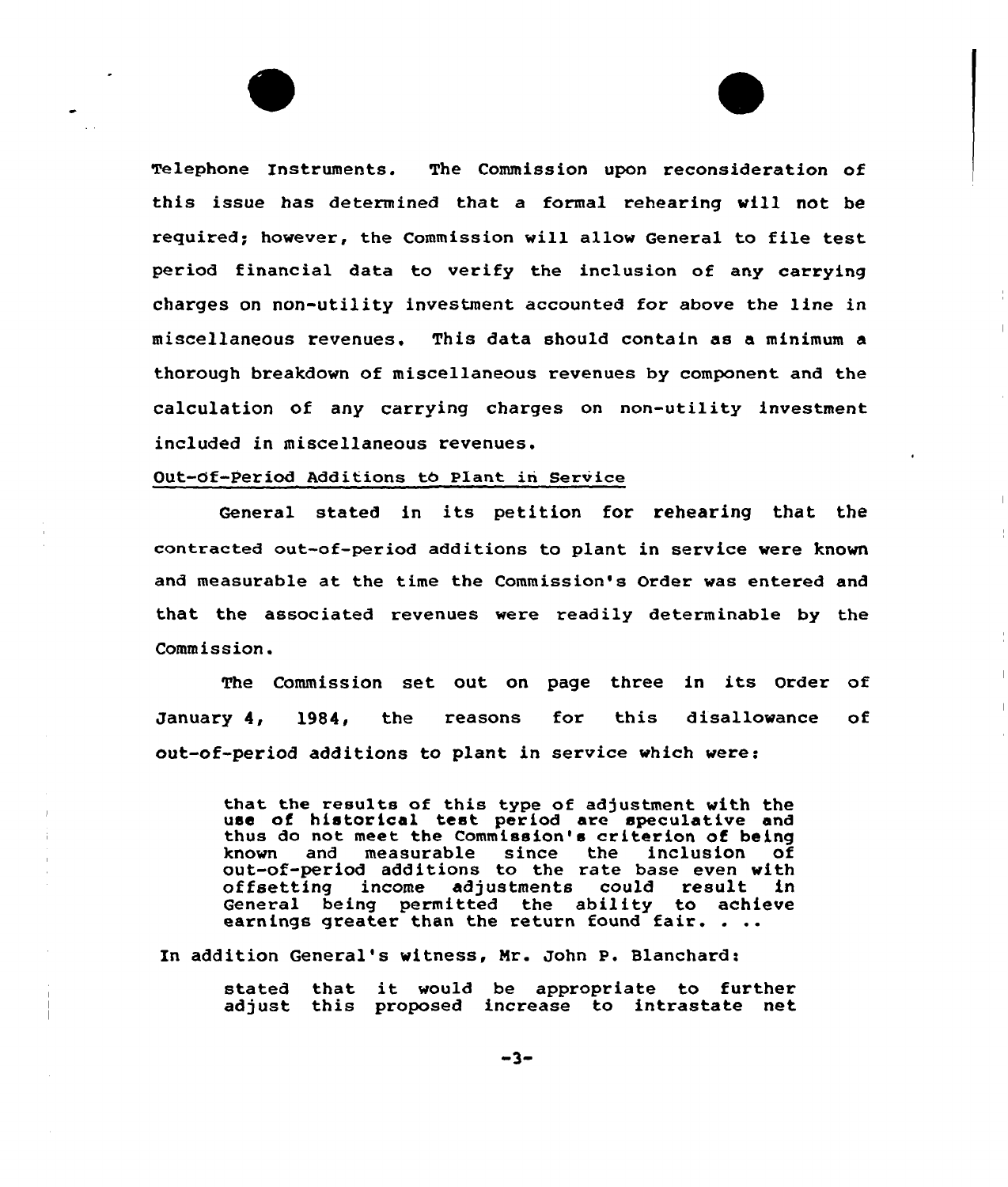



operating income to reflect the rate of return granted by this Commission. Thus, the income effect would be zero and the adjustments would produce no<br>additional revenue requirements. (Footnote requirements. omitted. )

Therefore, the Commission's action has no adverse effeet on General's being able to earn the return allowed. The adjustment did raise the concerns expressed by the Commission in its Order and restated above, which the Commission still finds to be <sup>a</sup> valid and legitimate basis for denial of the proposed adjustment. Therefore, rehearing on this issue should be denied.

#### Mage Adjustment

In its application for rehearing, General expressed its concern over the Commission's disallowance of certain wage increases stating that the predominant part of the unrecognized wage increases denied had already occurred or would occur within <sup>4</sup> months after the issuance of the Commission's Order in this casey that the increases were cammitted ta in 1982 or early 1983 based upon existing conditions at that. timey and that without recognition of the wage increases General will be unable to earn its allowed rate of return.

The Commission addressed these issues in great detail in its original order of January 4, 1984. The wage increases proposed were projected for as far as 12 months past the end of

 $\mathbf{1}$ Commission's Order in Case No. 8859, issued January 4, 1984, page 3.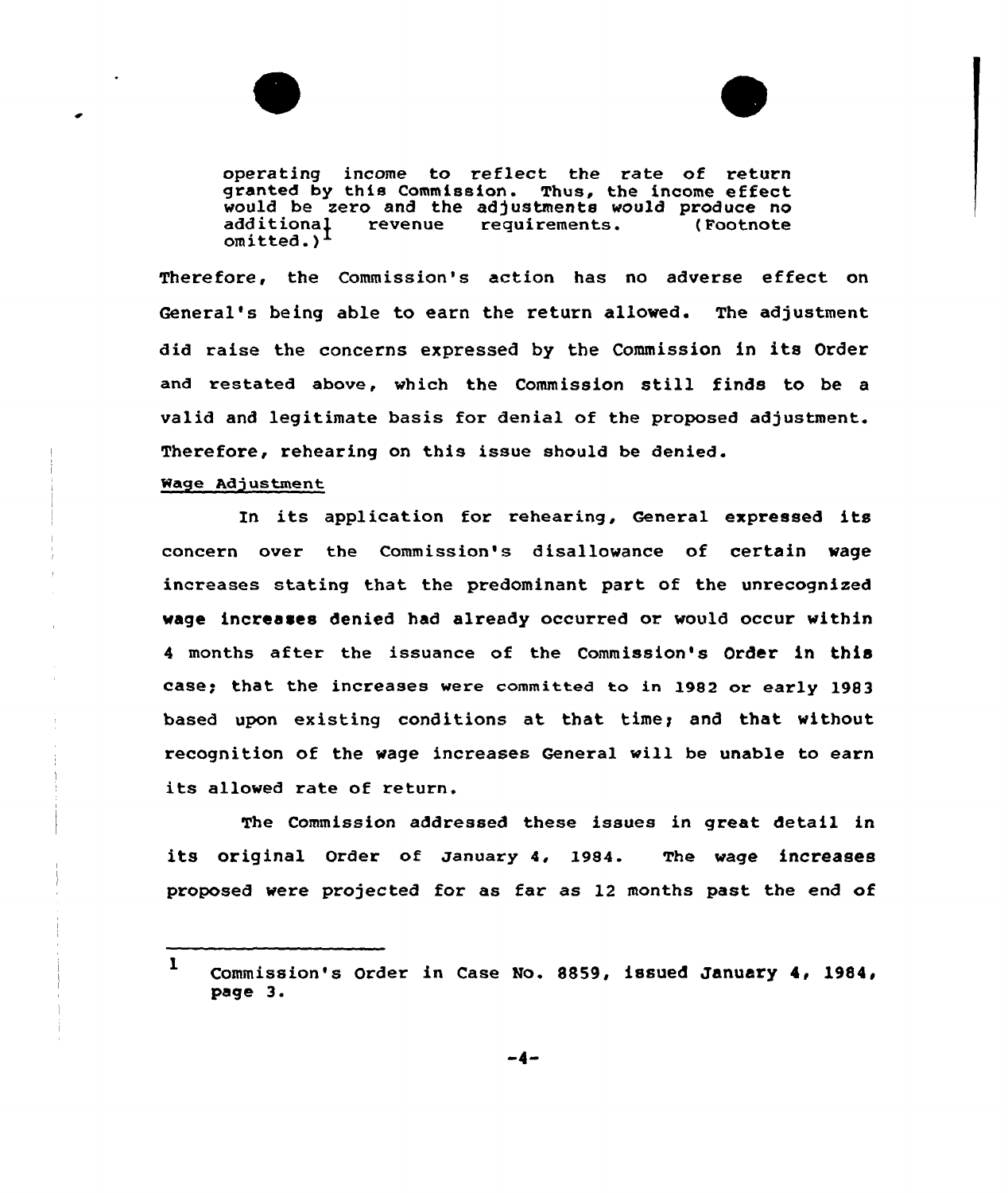the test period. The proposed increases did not reflect any increased efficiency or employee reductions on the part of General despite considerable testimony by General's witnesses on expected increased efficiency. The economic conditions in the Commonvealth for 1982 and 1983 (the period when the 8 percent salary increases for headquarters personnel, the 9 percent increases for support management personnel, the 7 percent incx'ease for International Brotherhood of Electrical Workers and Communication Workers of America employees and the 8 percent increase for management personnel, in addition to step increases for non-management personnel, were committed to by General) showed unemployment levels which often equaled or exceeded 10 percent, and inflation rates for 1982 and the first quarter 1983 of only 3.88 percent and .96 percent.<sup>2</sup> As stated on page 15 in its Order the Commission continues to be of the opinion that "as a suxrogate for the max ketplace, the Commission must insure that the utilities under its jurisdiction are not insulated from economic conditions at the expense of Kentucky ratepayers."

The Commission is, therefore, of the opinion that General has failed to present sufficient reasons for a rehearing of the issue or new information which the Commission has not previously considered and addressed in its Order of January 4, 1984. Therefore a rehearing of this issue should be denied.

 $-5-$ 

 $2$  CPI - Workers index.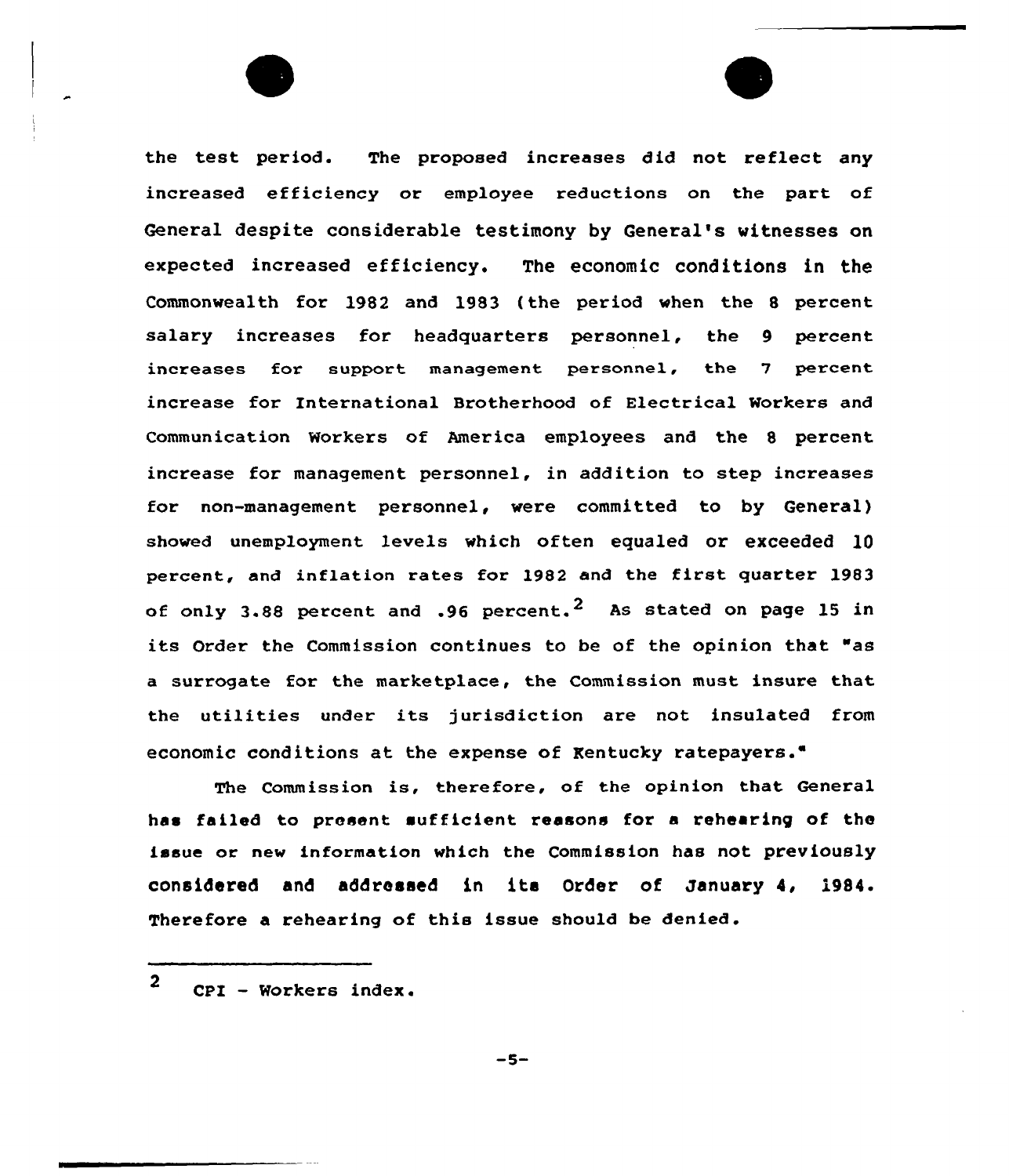## Station Connections

 $\mathcal{L}_{\text{max}}$ 

In disallowing the proposed adjustment for the flashcutting of station connection expensing, General contends that the Commission did not fully reflect the effect this disallowance had on net income. General did not state how the Commission failed to reflect the full effect the disallowance had on net income. In rejecting this proposed adjustment, the Commission reversed the proposed adjustments made by General to its net investment rate base, revenues, expenses, and net income. Tberefore, the Commission has fully reflected the net income effects as calculated by General.

General provided no matching of its proposed adjustments and that portion related to phase III. phase III of the station connection expenses was granted by Order on September 30, 1983, in Case No. 8045, Adjustment of Rates of General Telephone Company of Kentucky, which allowed \$ 441,142 in additional net operating income. Zn the computation of phase III, as in all previous phases of expensing station connections, the concurrent reduction in required income due to the reduction in rate base was determined and used to offset the expense portion of the phasing adjustment. In the proposed flash-cut treatment General had reduced its rate base by the estimated effect of both Phase III and IV of the station connection changes.<sup>3</sup> The Commission's

3 Prefiled testimony of Norman E. Newton, pages 3 and 4.

 $-6-$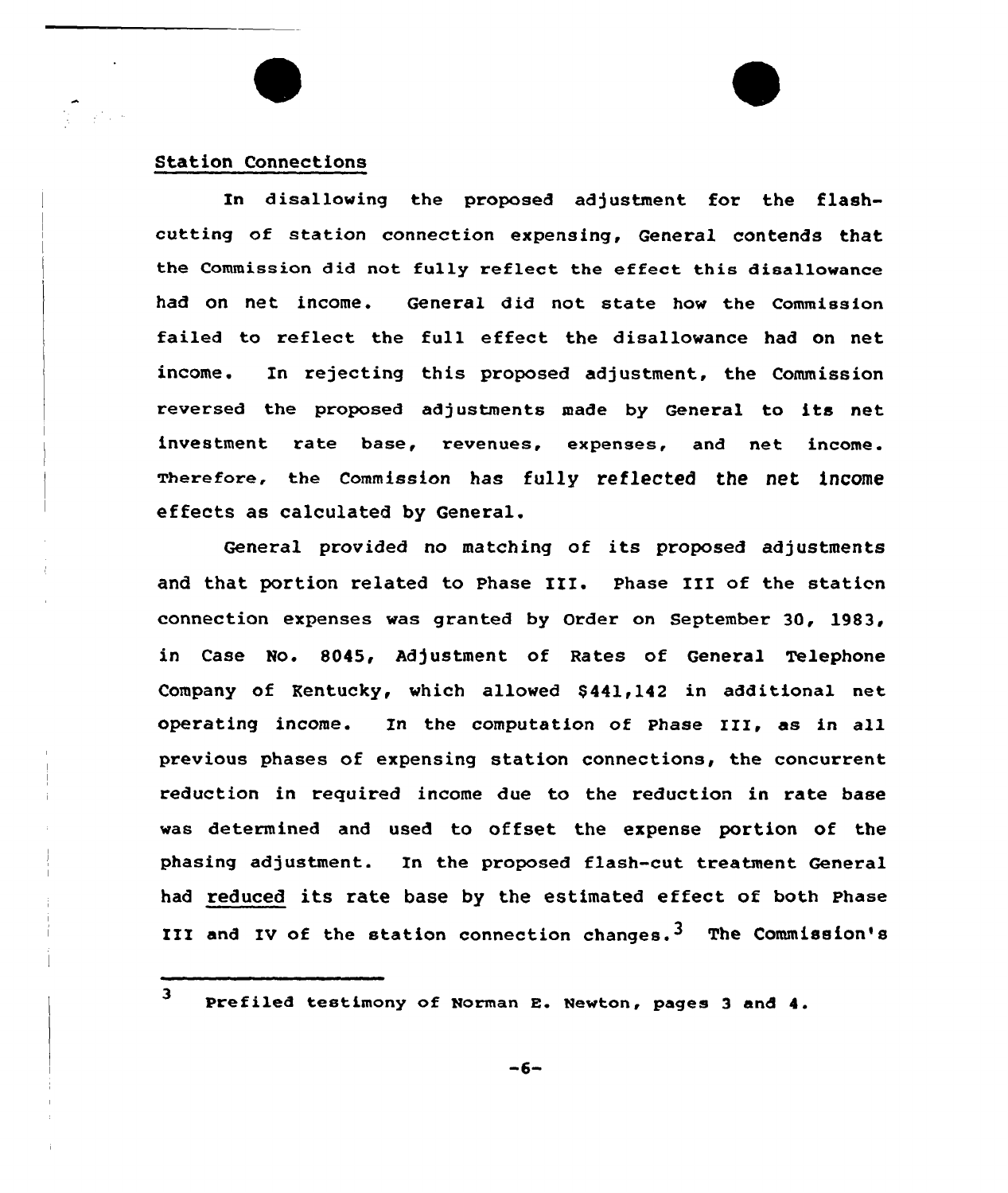Order restored the rate base to the end-of-test-period levels of April 30, 1983, without reflecting the full consideration of expensing station connections. Not only would a reduction to rate base for Phase III have reduced the allowable income in this case had a concurrent adjustment to rate base been made, but such an adjustment would have been inappropriate as Phase III was calculated using a different test period than the one used in this general proceeding. Thus, no matching between this proceeding and Phase III occurs. Noreover, General will be granted the opportunity, based on its absorption potential, to recover Phase IV of the expensing of station connections at the appropriate time. The Commission finds no inconsistency in its treatment of expensing for station connections for General. The Commission, however, does advise General to provide more complete and detailed information of changes in investment and related net operating income in its Phase IV filing for the expensing of station connections. The Commission hereby denies General application for rehearing of this issue.

## Job Development Investment Credits ("JDIC")

In its Order the Commission recognized General's disagreement with the commission's methodology in assigning the overall cost of capital to JDIC. Since this matter is currently before the Kentucky Court of Appeals, the Commission will disallow General's request for rehearing of this issue. Should the court ruling not be favorable to the Commission's position, the issue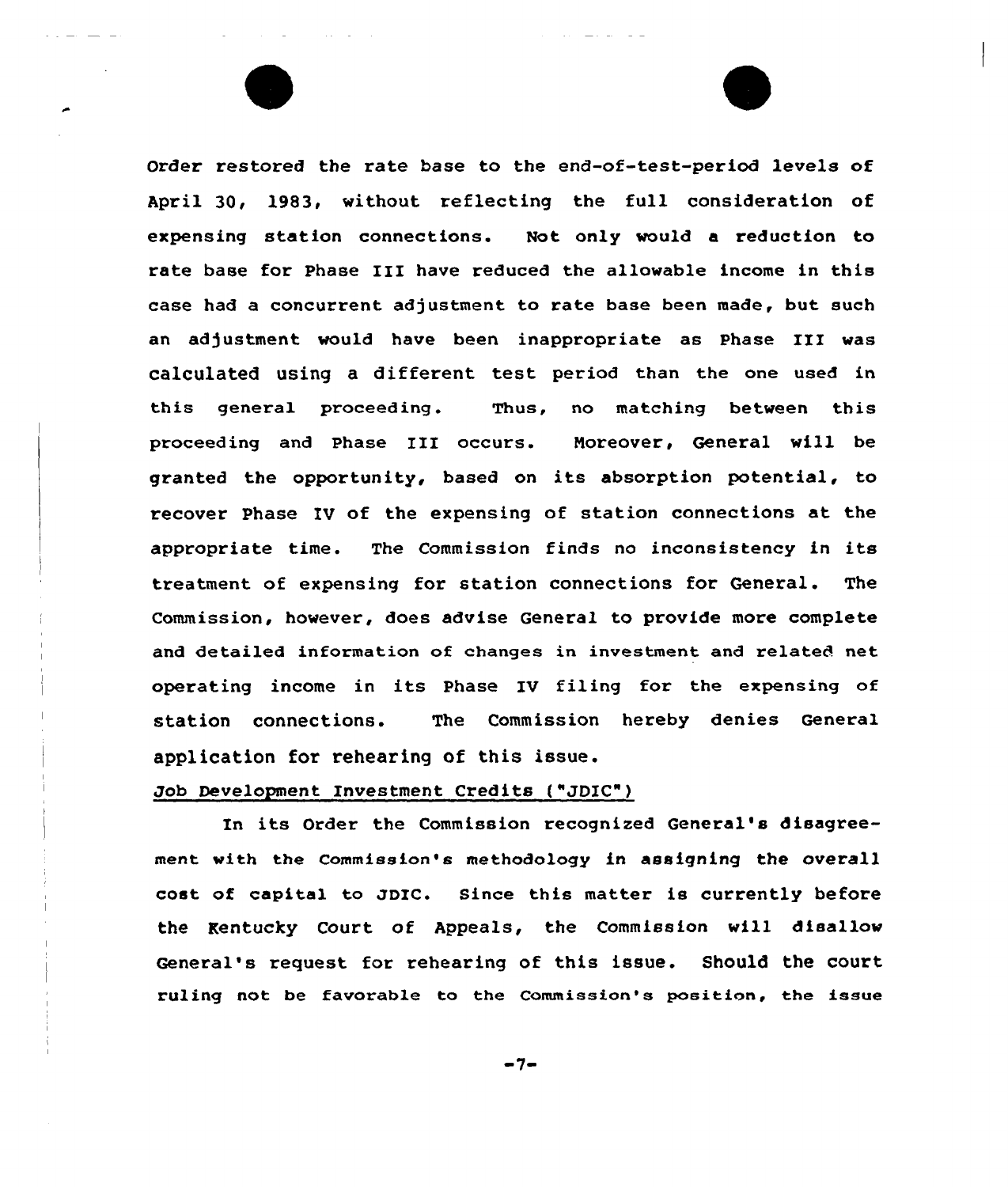of JDIC will be addressed as stated in the Commission's Order of January 4, 1984.

### Risk Premium Analysis

General argued in its application for rehearing that the Commission was not well advised to disregard the risk premium analysis presented as evidence. General stated that Judge Greene expressly approved the underlying rationale of risk premium analysis as an undisputed "given." In the case of United States -v- Federal Communications Commission, Judge Greene reviewed a Federal Communications Commission {'FCC") rate case order for American Telephone and Telegraph interstate toll. His opinion incorporated an in-depth analysis of the FCC's reliance on a risk premium analysis. General stated that risk premium evidence was relevant in that case and is relevant in this case.

In Case No. 8045 extensive testimony was presented regarding the validity of the risk premium analysis. Ben Johnson, witness for the AG in Case No. 8045 stated that the cost of debt and the cost of equity did not appear to move together in any consistent fashion.4 He also observed wide fluctuations in the spread between common equity returns and bond yields, from month to month, from quarter to quarter and from year to year.<sup>5</sup> As stated in the Order for Case No. 8859, General's own witness,

-8-

<sup>4</sup> Johnson rehearing testimony, Case No. 8045, page 7.

<sup>5</sup> Ibid.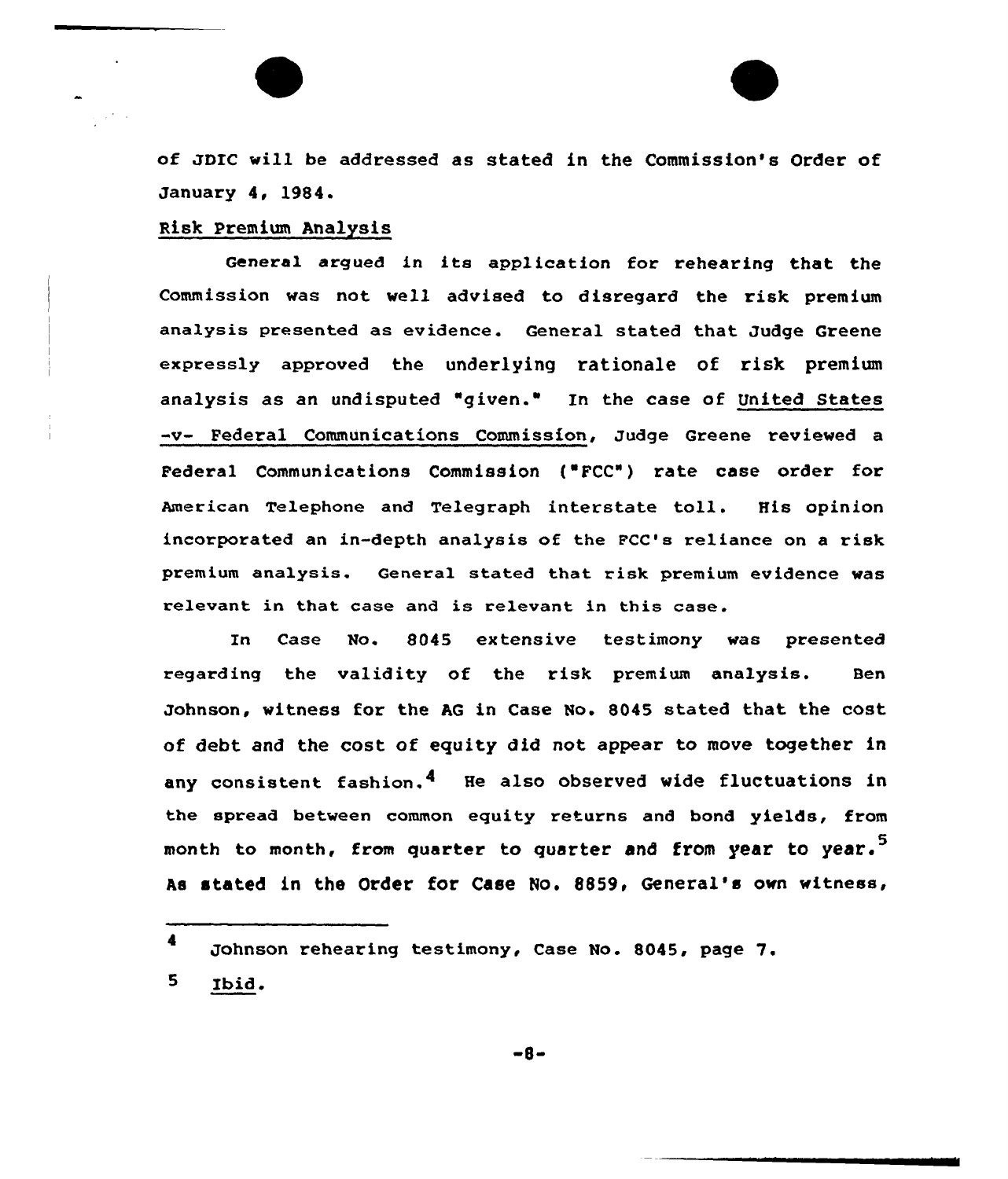Mr. Jerry L. Austin, agreed at the hearing that the risk premium was highly volatile.

Dr. Caroline Smith, witness for the AG in Case No. 8859, stated that the cost applicable to debt and equity investments do not necessarily change in the same way at the same time.<sup>6</sup> She also noted that Federal Energy Regulatory Commission had rejected the proposition that a risk premium analysis was appropriated in all financial markets.<sup>7</sup> According to Dr. Smith, most state regulatory commissions have rejected the risk premium analysis either implicitly or explicity.<sup>8</sup> Clearly, this Commission is not alone in its opinion regarding the validity and usefulness of the risk premium analysis.

The Commission did not disregard General's risk premium analysis on theoretical grounds. Rather, from a practical standpoint, the Commission is not convinced that an accurate ex-ante risk premium can be determined, given the volatile nature of historical risk premiums. Applying an historical average risk premium to current bond yields to determine the cost of equity does not recognise current market conditions. This can lead to misstating the investor required cost of equity. Therefore, after considering all of the evidence, the Commission should deny

- $\overline{\mathbf{7}}$ Ibid., pages <sup>46</sup> through 47.
- $8$  Ibid., page 45.

 $-9-$ 

<sup>6</sup> Smith testimony, Case No. 8859, page 44.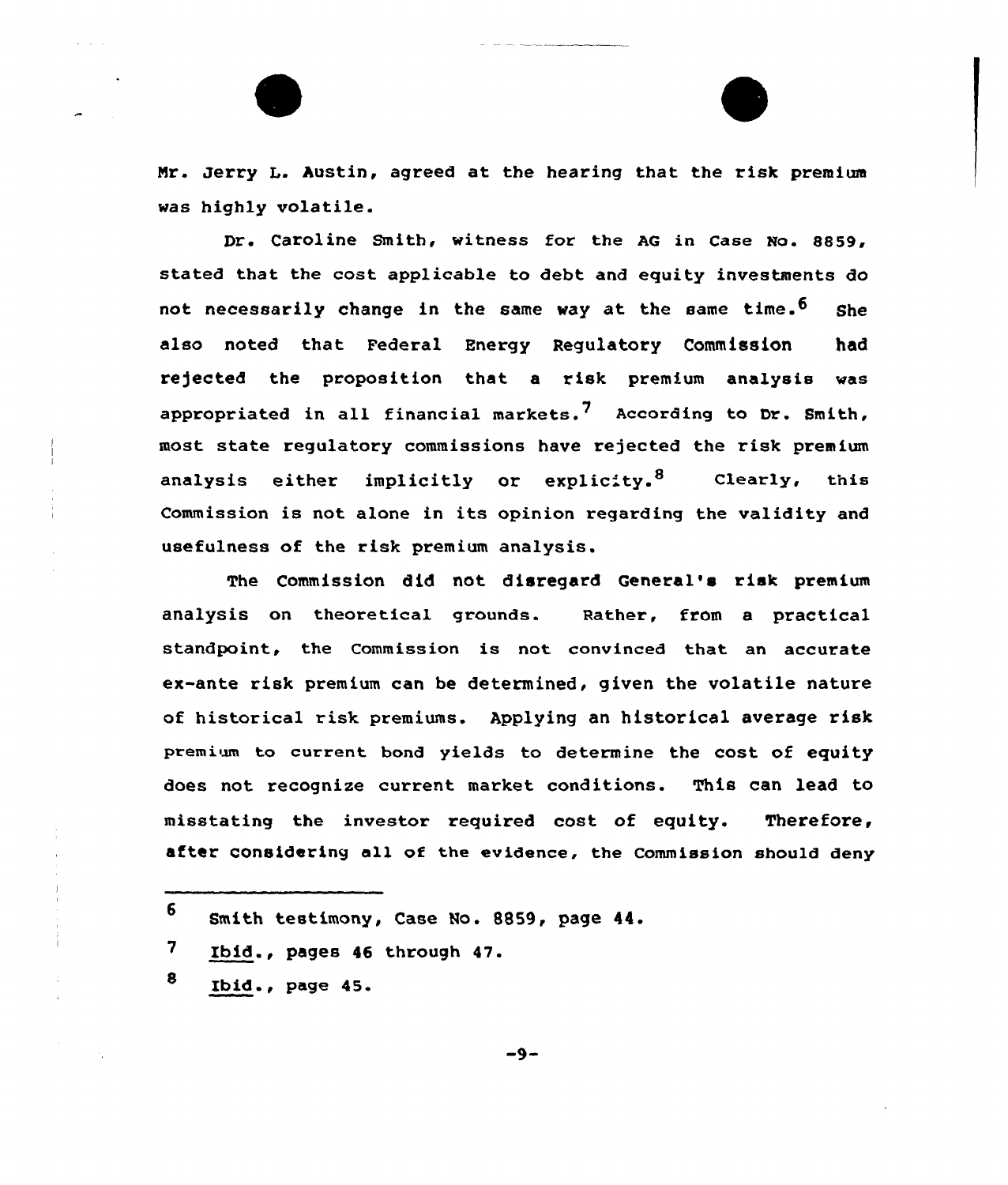General's request for a rehearing on the issue of the risk premium analysis.

## FINDINGS AND ORDERS

The Commission, after examining the evidence of record and being advised, is of the opinion and finds that:

l. All issues for rehearing should be denied with the exception of Item II relating to non-utility investment, which should be granted.

2. General should file a breakdown of its proposed miscellaneous revenue and any calculations supporting its claim that non-utility revenue is included therein.

3. All provisions of the Commission's Order of January 4, 1984, not specifically adjusted herein should remain in full force and effect.

IT IS THEREFORE ORDERED that General shall file the financial data as set out in Finding No. <sup>2</sup> above.

IT IS FURTHER ORDERED that General's application for rehearing be and it hereby is denied in part and granted in part, in accordance with Finding No. 1 above.

IT IS FURTHFR ORDERED that all provisions of the Commission's Order in this proceeding issued January 4, 1984, not specifically amended herein shall remain in full force and effect.

 $-10-$